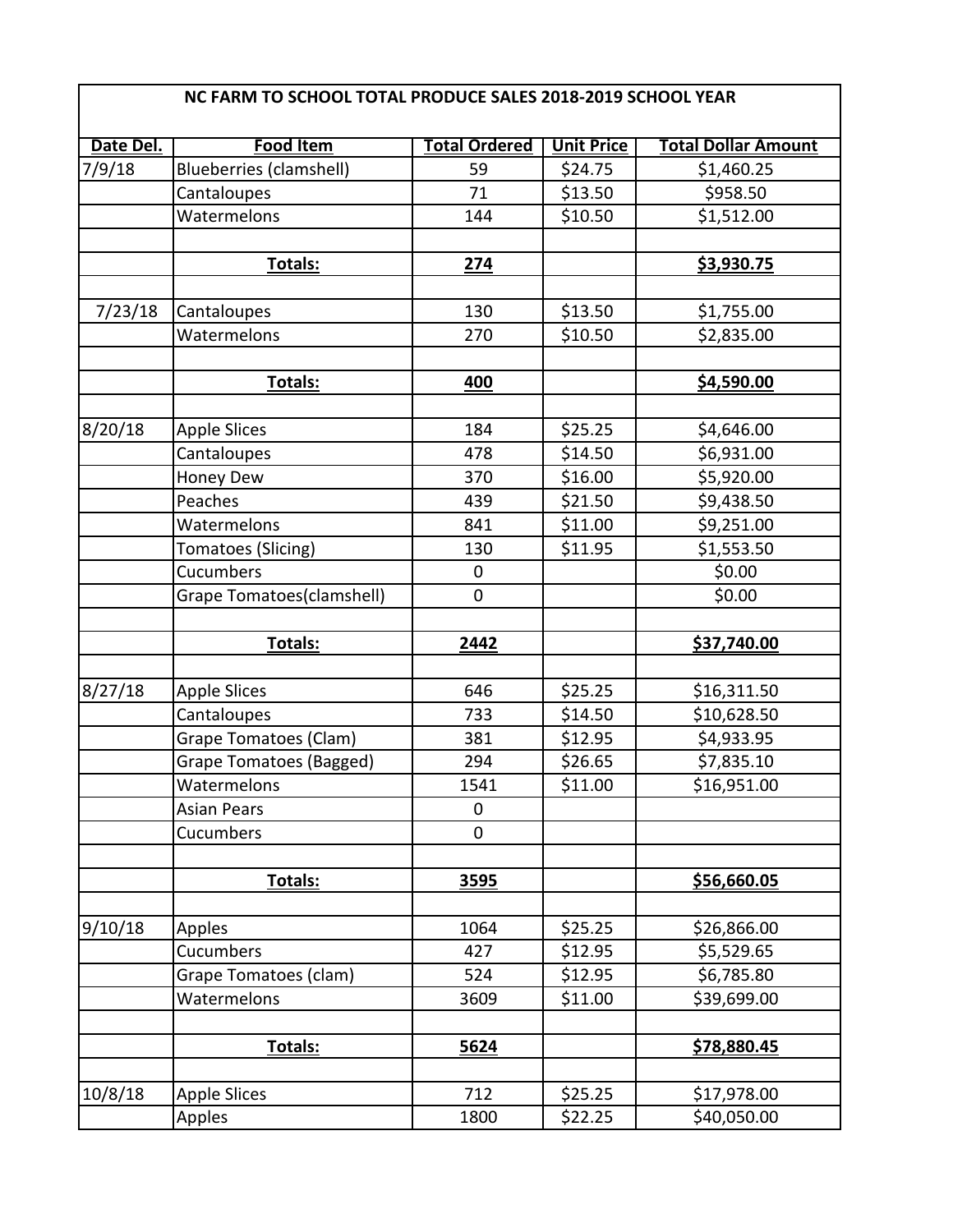| Date Del. | <b>Food Item</b>      | <b>Total Ordered</b>     | <b>Unit Price</b> | <b>Total Dollar Amount</b> |
|-----------|-----------------------|--------------------------|-------------------|----------------------------|
|           | <b>Totals</b>         | 2512                     |                   | \$58,028.00                |
|           |                       |                          |                   |                            |
| 10/22/18  | Apples                | 1403                     | \$22.25           | \$31,216.75                |
|           | Romaine Lettuce       | 267                      | \$14.65           | \$3,911.55                 |
|           | <b>Sweet Potatoes</b> | 1032                     | \$13.75           | \$14,190.00                |
|           |                       |                          |                   |                            |
|           | Totals:               | 2702                     |                   | \$49,318.30                |
|           |                       |                          |                   |                            |
| 11/5/18   | <b>Apple Slices</b>   | 540                      | \$25.25           | \$13,635.00                |
|           | Collards              | 659                      | \$12.00           | \$7,908.00                 |
|           | Romaine Lettuce       | 304                      | \$14.50           | \$4,408.00                 |
|           |                       |                          |                   |                            |
|           | Totals:               | 1503                     |                   | \$25,951.00                |
|           |                       |                          |                   |                            |
| 11/26/18  | Apples                | 1364                     | \$21.75           | \$29,667.00                |
|           | <b>Sweet Potatoes</b> | 845                      | \$15.65           | \$13,224.25                |
|           |                       |                          |                   |                            |
|           | Totals:               | 2209                     |                   | \$42,891.25                |
|           |                       |                          |                   |                            |
| 12/10/18  | <b>Apple Slices</b>   | 983                      | \$25.25           | \$24,820.75                |
|           | <b>Broccoli</b>       | 128                      | \$17.25           | \$2,208.00                 |
|           | Cabbage               | 0                        | \$0.00            | \$0.00                     |
|           | Collards              | 254                      | \$12.00           | \$3,048.00                 |
|           | Romaine Lettuce       | 38                       | \$14.50           | \$551.00                   |
|           |                       |                          |                   |                            |
|           | Totals:               | <u> 1403 </u>            |                   | <u>\$30,627.75</u>         |
|           |                       |                          |                   |                            |
| 1/7/19    | <b>Apple Slices</b>   | 594                      | \$25.25           | \$14,998.50                |
|           | <b>Sweet Potatoes</b> | 831                      | \$15.65           | \$13,005.15                |
|           | Totals:               | 1425                     |                   | \$28,003.65                |
|           |                       |                          |                   |                            |
| 1/28/19   | Apples                | 1452                     | \$21.75           | \$31,581.00                |
|           |                       | $\underline{\mathbf{0}}$ |                   |                            |
|           | Totals:               | 1452                     |                   | \$31,581.00                |
|           |                       |                          |                   |                            |
|           |                       |                          |                   |                            |
| 2/11/19   | Apples                | 1074                     | \$<br>21.25       | <u>\$22,822.50</u>         |
|           | <b>Apple Slices</b>   | 584                      | \$<br>27.75       | \$16,206.00                |
|           | Frozen Blueberries    | 61                       | \$<br>24.48       | <u>\$1,493.28</u>          |
|           |                       |                          |                   |                            |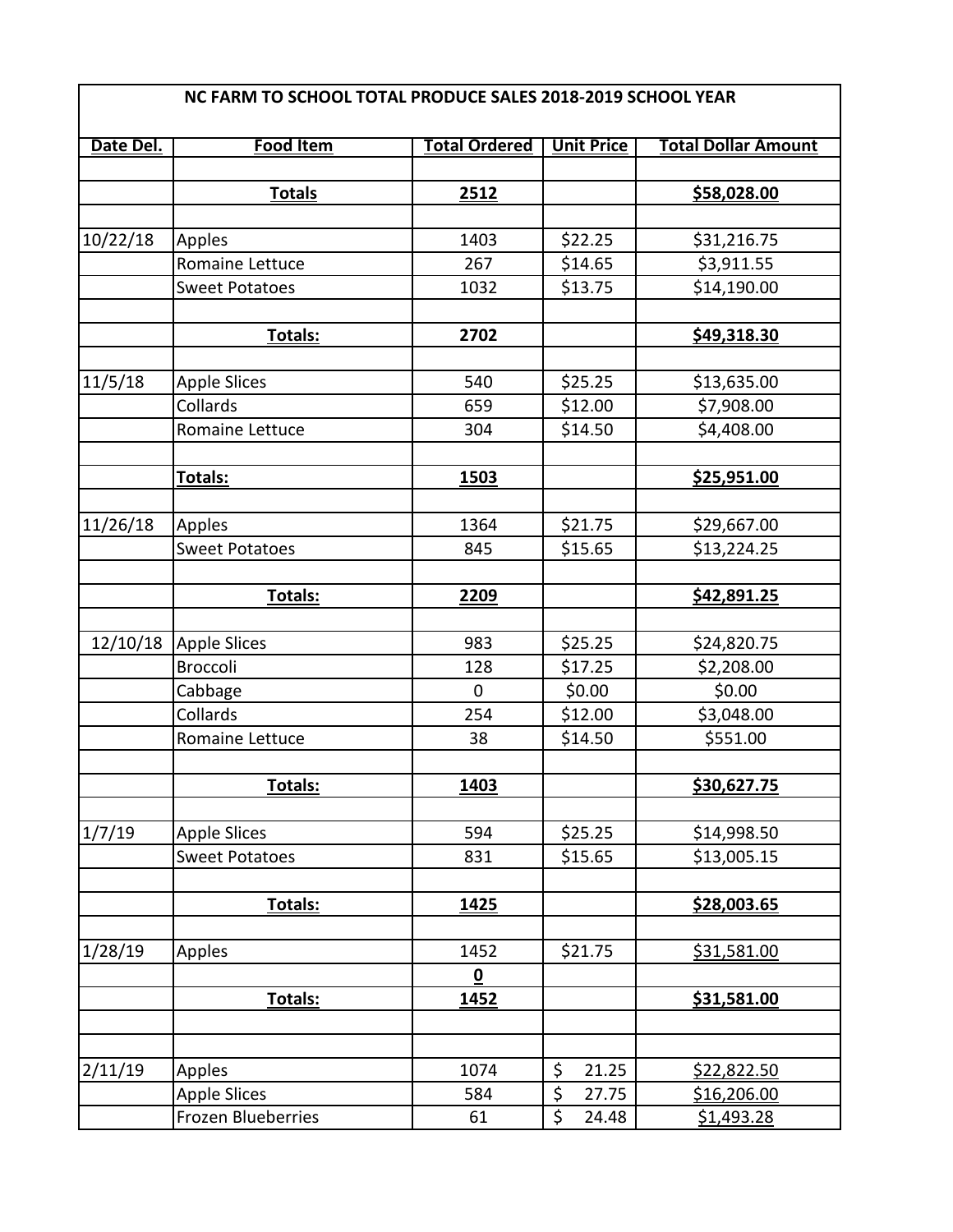| NC FARM TO SCHOOL TOTAL PRODUCE SALES 2018-2019 SCHOOL YEAR |                           |                          |                   |                            |
|-------------------------------------------------------------|---------------------------|--------------------------|-------------------|----------------------------|
| Date Del.                                                   | <b>Food Item</b>          | <b>Total Ordered</b>     | <b>Unit Price</b> | <b>Total Dollar Amount</b> |
|                                                             |                           |                          |                   |                            |
|                                                             | Totals:                   | 1719                     |                   | \$40,521.78                |
|                                                             |                           |                          |                   |                            |
| 2/25/19                                                     | <b>Sweet Potatoes</b>     | 884                      | \$17.50           | \$15,470.00                |
|                                                             | Apple Slices              | 476                      | \$27.75           | \$13,209.00                |
|                                                             |                           |                          |                   |                            |
|                                                             | Totals:                   | 1360                     |                   | \$28,679.00                |
|                                                             |                           |                          |                   |                            |
| 3/11/19                                                     | <b>Sweet Potatoes</b>     | 316                      | \$17.50           | \$5,530.00                 |
|                                                             | <b>Apple Slices</b>       | 869                      | \$27.75           | \$24,114.75                |
|                                                             |                           |                          |                   |                            |
|                                                             | Totals:                   | 1185                     |                   | \$29,644.75                |
|                                                             |                           |                          |                   |                            |
| 3/25/19                                                     | <b>Sweet Potatoes</b>     | 467                      | \$17.50           | \$8,172.50                 |
|                                                             | <b>Apple Slices</b>       | 454                      | \$27.75           | \$12,598.50                |
|                                                             |                           |                          |                   |                            |
|                                                             | Totals:                   | 921                      |                   | \$20,771.00                |
|                                                             |                           |                          |                   |                            |
| 4/8/19                                                      | Kale                      | 248                      | \$12.00           | \$2,976.00                 |
|                                                             | Collards                  | 308                      | \$12.00           | \$3,696.00                 |
|                                                             | <b>Frozen Blueberries</b> | 30                       | \$24.48           | \$734.40                   |
|                                                             |                           |                          |                   |                            |
|                                                             | Totals:                   | 586                      |                   | \$7,406.40                 |
|                                                             |                           |                          |                   |                            |
| 4/15/19                                                     | <b>Strawberries</b>       | <u>296</u>               | \$14.75           | \$4,366.00                 |
|                                                             |                           |                          |                   |                            |
|                                                             | Totals:                   | <u>296</u>               |                   | \$4,366.00                 |
|                                                             |                           |                          |                   |                            |
| 4/22/19                                                     | Strawberries              | 1966                     | \$14.75           | \$28,998.50                |
|                                                             | Romaine Lettuce           | $\underline{\mathbf{0}}$ |                   | \$0.00                     |
|                                                             |                           |                          |                   |                            |
|                                                             | Totals:                   | 1966                     |                   | <u>\$28,998.50</u>         |
|                                                             | <b>Strawberries</b>       | 6014                     | \$14.75           | \$88,706.50                |
| 4/29/19                                                     | Romaine Lettuce           | 175                      | \$14.50           | \$2,537.50                 |
|                                                             |                           |                          |                   |                            |
|                                                             | Totals:                   | 6189                     |                   | \$91,244.00                |
|                                                             |                           |                          |                   |                            |
| 5/6/19                                                      | Strawberries              | 5671                     | \$14.75           | \$83,647.25                |
|                                                             | Romaine Lettuce           | 194                      | \$14.50           | \$2,813.00                 |
|                                                             | <b>Broccoli</b>           | $\overline{0}$           |                   | \$0.00                     |
|                                                             |                           |                          |                   |                            |